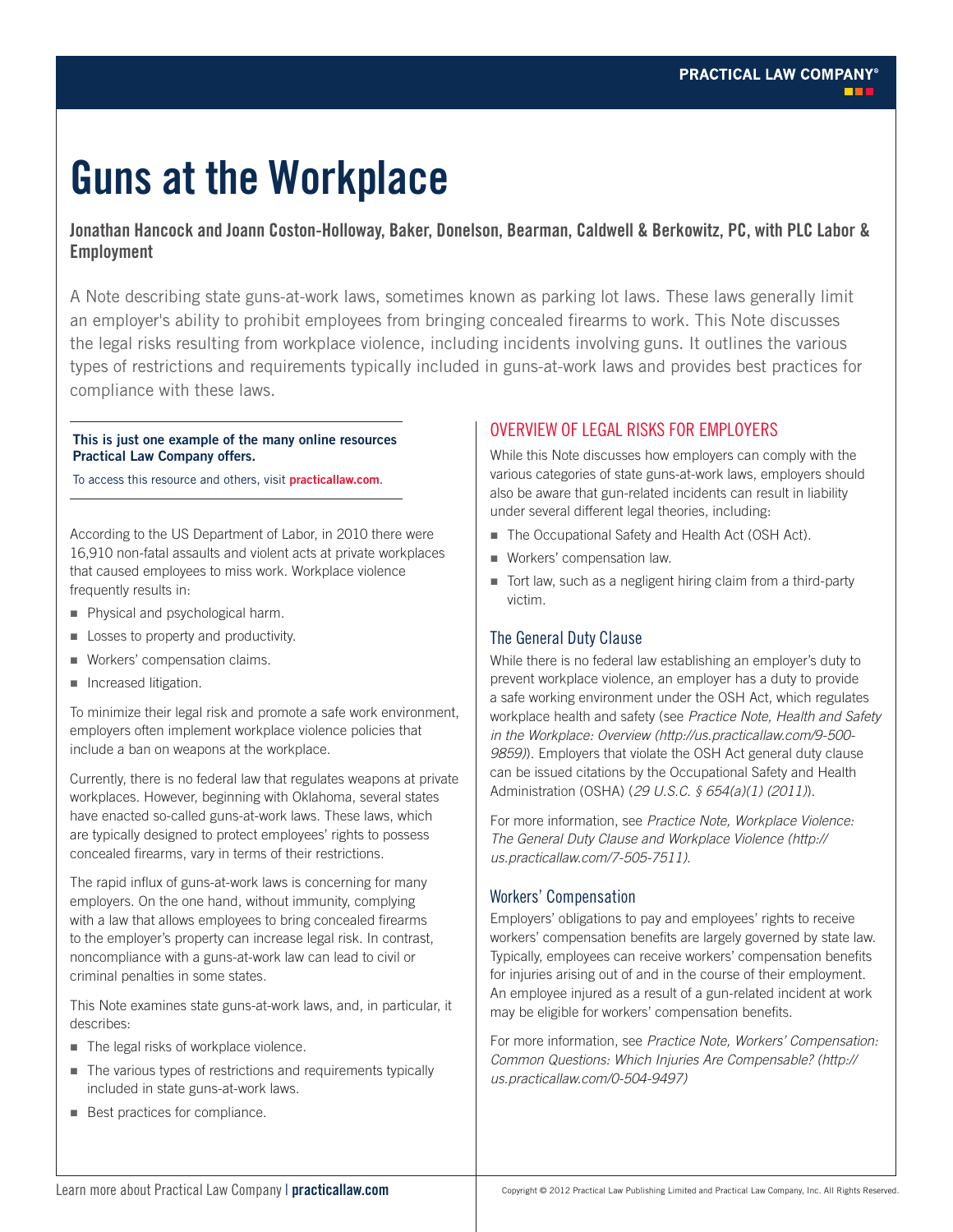## Negligence Claims

Because workers' compensation laws do not limit a nonemployee's negligence claims, an employer may face negligence claims from a third-party victim of gun-related violence. For example, if an employee with a known propensity for violence injures a customer, depending on the facts of the particular case, an employer may be sued for:

- Negligent hiring.
- Negligent supervision.
- Negligent retention.

Negligence claims are governed by state law. Primary considerations generally include whether the employer should have known that the employee could cause harm to others and, if so, whether the employer acted reasonably under the circumstances.

For more information, see *Practice Notes, Workplace Violence: Negligence Claims from Third-party Victims of Workplace Violence (http://us.practicallaw.com/7-505-7511)* and *Negligent Hiring, Retention and Supervision (http://us.practicallaw.com/2-506-0672)*.

## Vicarious Liability

Under common law, an employer can be vicariously liable for wrongful acts by an employee in the course and scope of their employment. In general, an employee who acts violently is acting outside the scope of his employment. However, depending on the facts of a particular situation, an employer could be liable if the employee was acting in the course and scope of their employment when they injured another person.

## OVERVIEW OF GUNS-AT-WORK LAWS

More than 15 states have enacted some type of law addressing guns at work. Many of these laws share the common goal of protecting an individual's right to bear arms, but they differ about how much restriction is placed on an employer's ability to prohibit weapons at work. Specifically, a guns-at-work law may:

- Protect employees' rights to store firearms in their private vehicles even when parked in the employer's parking lot.
- Limit an employer's ability to search vehicles on its property.
- Prohibit discrimination against gun owners.
- Permit employers to prohibit weapons at work if they post a required notice.
- Subject an employer to fines for failure to comply with the law's restrictions or requirements.
- Provide protection to employers that comply, including immunity from injuries arising out of compliance.
- Specify that employers can allow weapons at the workplace without violating the OSH Act general duty clause (see *The General Duty Clause*).

# PARKING LOT RESTRICTIONS AND EXCEPTIONS

More than 15 states have passed varying laws recognizing an employee's right to store an otherwise lawfully possessed firearm in his locked personal vehicle when it is parked on the employer's property. For example, under Louisiana law:

- An employee who lawfully possesses a firearm may transport or store the firearm in a locked, privately owned motor vehicle in any parking lot, parking garage or other designated parking area.
- **Private employers cannot prohibit the employee from** transporting or storing the firearm in their locked, privately owned motor vehicle in a parking lot, parking garage or other designated parking area.

## (*La. Rev. Stat. Ann. § 32:292.1 (2011)*.)

Louisiana law does not prohibit employers from adopting a policy requiring that firearms stored in locked personal vehicles be hidden from plain view or locked within a case in the vehicle (*La. Rev. Stat. Ann. § 32:292.1(C) (2011)*).

Similarly, Indiana specifies that an employer cannot adopt a policy that prohibits employees from possessing a firearm that is:

- Locked in the trunk of the employee's vehicle.
- Kept in the glove compartment of the employee's locked vehicle.
- Stored out of plain sight in the employee's locked vehicle.
- (*Ind. Code. Ann. § 34-28-7-2(a) (2012)*.)

Like many other states with parking lot laws, Louisiana provides a number of key exceptions. The typical exceptions to parking lot restrictions include:

- **Employees prohibited from possessing a firearm (see**) *Possession Prohibited by Law*).
- Vehicles owned or leased by the employer (see *Vehicles of the Employer*).
- Restricted parking areas (see *Restricted Parking Areas*).
- **Providing alternate parking or temporary secured storage (see**) *Providing Alternate Parking or Temporary Secured Storage*).

## Possession Prohibited by Law

Parking lot laws often provide an exception for employees prohibited by state or federal law from possessing a firearm (see, for example, *Ky. Rev. Stat. Ann. § 237.106(2) (2011)*). Similarly, state law parking lot restrictions may not apply to property where possession of a firearm is prohibited under state or federal law (see, for example, *La. Rev. Stat. Ann. § 32:292.1(D)(1) (2011)*).

For example, under Arizona law, employers can prohibit the employees from storing firearms if either:

- **Possession of the firearm is prohibited by state or federal law.**
- The employer's compliance with the law would violate another state or federal law.

(*Ariz. Rev. Stat. § 12-781(C) (2012)*.)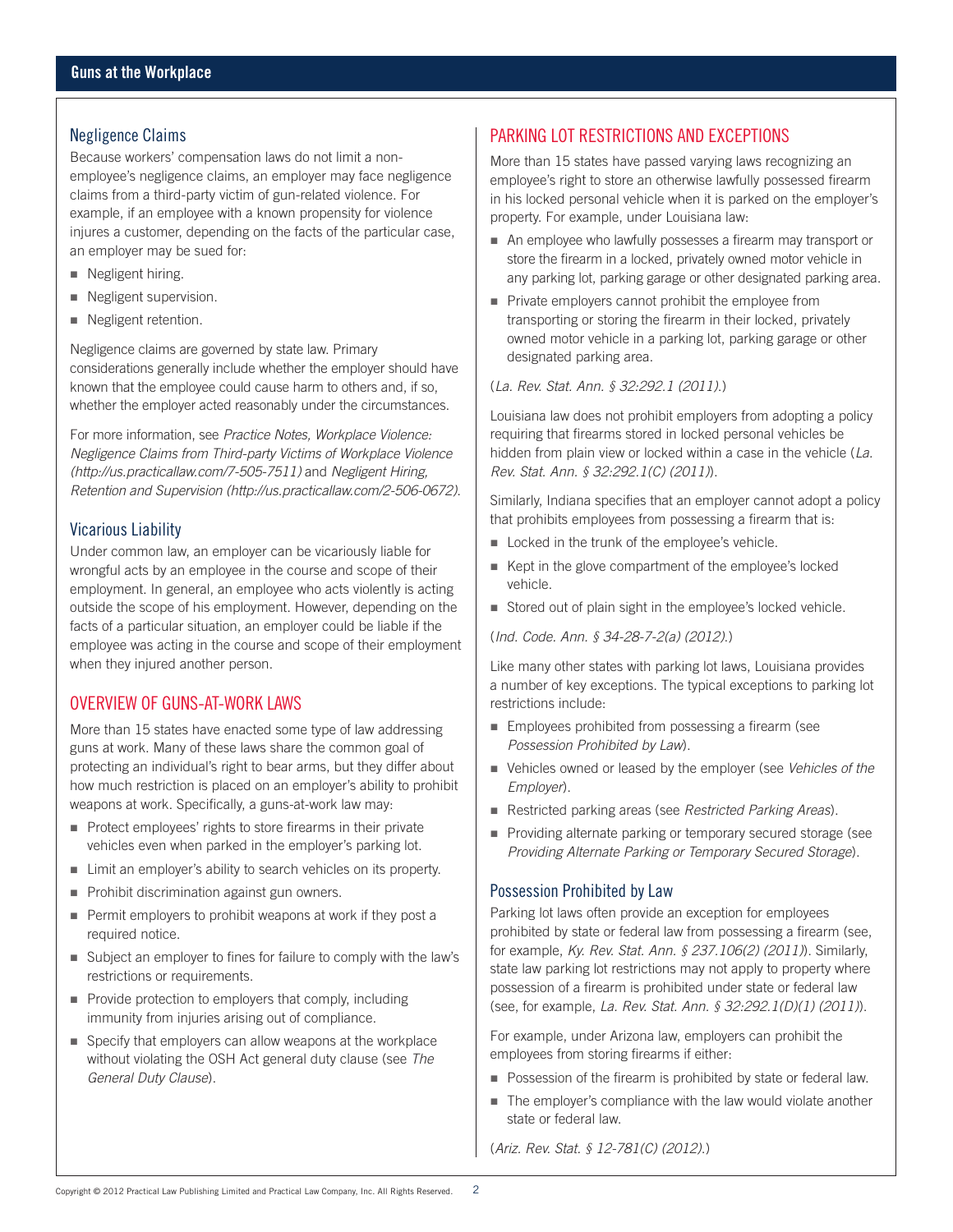## Vehicles of the Employer

While most guns-at-work laws establish an employee's right to store a firearm in their locked, personal vehicle, many state laws do not extend the right to vehicles owned or leased by the employer unless the employee is required to transport or store a firearm as part of his employment duties. For example, North Dakota's parking lot law does not apply to any motor vehicle that is owned, leased or rented by the employer or the landlord of the employer (*N.D. Cent. Code § 62.1-02-13(6)(e) (2011)*).

## Restricted Parking Areas

For employers that have parking lots that are secure or where access is restricted, another exception that allows employers to ban firearms in certain circumstances may apply. For example, under Louisiana's law, an employer can prohibit employees from storing firearms in their vehicles in an employer's parking lot if access to the parking areas is restricted or limited, for example, by a fence or gate and the employer provides:

- **Temporary storage for unloaded firearms.**
- Alternative parking close to the main parking lot for employees that transport or store firearms in their locked personal vehicles.

#### (*La. Rev. Stat. Ann. § 32:292.1(D)(3) (2011)*.)

Similarly, under Arizona law, if an employer's parking lot is secured by a fence or other barrier and access is limited by a guard or security measure, the employer can implement a policy that prohibits employees from transporting or storing firearms if the employer provides temporary and secure storage that:

- Is monitored.
- Is easily accessible after entering the building.
- Allows for immediate retrieval of the firearm when an employee is exiting the workplace.

#### (*Ariz. Rev. Stat. § 12-781(C)(3) (2012)*.)

In contrast, Mississippi law does not require employers to provide alternative parking or temporary storage in order to take advantage of an exception. Mississippi employers with parking areas to which general public access is restricted or limited through a security measure such as a gate can prohibit employees from transporting or storing firearms in their vehicles. (*Miss. Code Ann. § 45-9-55(2) (2011)*.)

## Providing Alternate Parking or Temporary Secured Storage

In some states, even if the employer's parking lot is not secure and public access is not limited, employers can prohibit employees from transporting or storing firearms in their vehicles in the employer's parking lot if the employer provides either:

- Alternative parking at no additional cost for those employees that transport or store firearms.
- A secured and monitored storage location for employees to store firearms before they drive their car into the parking area.

#### (See, for example, *Utah Code Ann. § 34-45-103(2)(a) (2012)*.)

For example, Arizona's restriction on an employer's ability to prohibit employees from storing a firearm out of plain view in a locked motor vehicle does not apply if the employer provides alternative parking that is:

- Reasonably close to the primary parking area.
- At no additional cost to employees who transport or store firearms in their vehicles.

(*Arizona Rev. Stat. § 12-781(C)(8) (2012)*.)

## VEHICLE SEARCHES

Some state laws provide additional protection to employees by prohibiting employers from searching private vehicles on their property for the presence of firearms (see *N.D. Cent. Code § 62.1- 02-13(1)(b) (2011)*). For example, in Florida, employers are not permitted to either:

- Ask employees about the presence of a firearm in a vehicle.
- Search a private vehicle to determine whether it contains a firearm.

## (*Fla. Stat. § 790.251(4)(b) (2012)*.)

Georgia law prohibits employers from searching employees' locked, privately owned vehicles unless either:

- The search is done by law enforcement pursuant to a valid search warrant.
- The situation would lead a reasonable person to believe that accessing the vehicle is necessary to prevent an immediate threat to human health, life or safety.

#### (*Ga. Code Ann. § 16-11-135 (2012)*.)

However, Georgia's guns-at-work law includes an important exception. It does not apply (meaning an employer can conduct searches) if an employer either:

- Owns its property.
- $\blacksquare$  Is in legal control of the property through an agreement such as a lease or rental agreement.

(*Ga. Code Ann. § 16-11-135(k) (2012)*.)

## ANTI-DISCRIMINATION PROVISIONS

In states with anti-discrimination laws, employers can be liable for discrimination if a potential or current employee applies for a job and is not hired after disclosing his firearm status or is later terminated after disclosing his status. For example, Indiana employers are prohibited from asking applicants or employees to disclose information about whether they own a firearm unless it is used for employment (see *Ind. Code § 34-28-8-6 (c) (2012)*).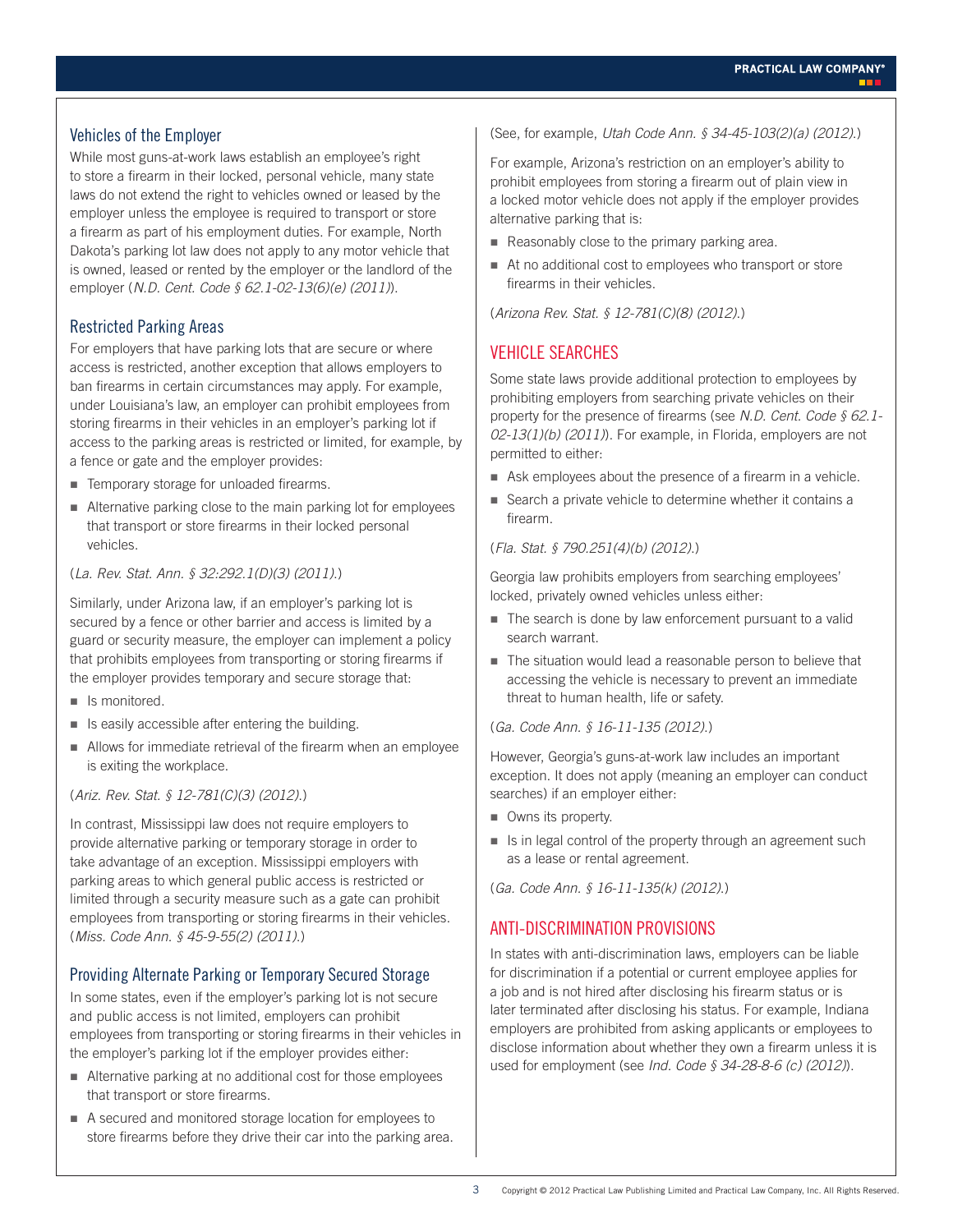In several states, employers are prohibited from conditioning an employee's or applicant's employment status on whether that individual either:

- Has a concealed firearm carry permit.
- Stores a firearm his vehicle.

(See, for example, *Fla. Stat. § 790.251(4)(c) (2012)* and *N.D. Cent. Code § 62.1-02-13(1)(c) (2011)*.) Florida also prohibits employers from terminating an employee on the basis that the employee chooses to exercise his right to bear arms as long as the firearm is not shown on company property other than for defensive purposes (*Fla. Stat. § 790.251(4)(e) (2012)*).

## POSTING REQUIREMENTS

Several states require employers to post notices if they ban weapons at the workplace. For example, in Kansas and Minnesota, which have parking lot laws, employers that ban guns in their buildings must post conspicuous notice of the ban (*Kan. Stat. Ann. § 75-7c10(a) (2012)* and *Minn. Stat. § 624.714(17) (2012)*).

Under Alaska law, employers can prohibit firearms in certain areas, for example, within secured restricted access areas and in employer vehicles. However, they must post conspicuous notice of the prohibition at the entrance to the area. (*Alaska Stat. § 18.65.800(d) (2011)*.)

Similarly, Tennessee, which does not have a parking lot law, requires employers that prohibit possession of weapons on their property to post notices in prominent locations, including all entrances to the property or building where possession of weapons is prohibited (*Tenn. Code Ann. § 39-17-1359 (2012)*).

States with posting requirements often specify what must be posted for an employer to comply with the law. For example, Tennessee employers comply with the law's notice requirement by either:

- Posting a sign that has the exact language included in the law or language that is substantially similar.
- Displaying the international symbol with a circle and a slash through the item prohibited.

(*Tenn. Code Ann. § 39-17-1359(b)(1) (2012)*.)

Under Tennessee law, it is a criminal offense punishable by a fine of up to \$500 for an individual to possess a weapon in a building or on property that is properly posted (*Tenn. Code Ann. § 39-17-1359(c) (2) (2012*)). An employer's building or property is considered properly posted under Tennessee law if the required notice is:

- Of a size that is plainly visible to the average person entering the building.
- Posted in English.

(*Tenn. Code Ann. § 39-17-1359(b) (2012)*.)

## EMPLOYER FINES AND PENALTIES

Several state laws provide for damages to the employee if the employer violates the law. For example, under Kentucky law, an employer that fires, disciplines, demotes or punishes an employee who is exercising his right to possess a firearm is liable for civil damages (*Ky. Rev. Stat. Ann. § 237.106(4) (2011)*). In addition, under Kentucky law, an employee can seek an injunction against an employer who is violating the law (*Ky. Rev. Stat. Ann. § 237.106(4) (2011)*). Similarly, under North Dakota law, an applicant or employee can bring a civil action and recover reasonable costs, losses, court costs and attorneys' fees (*N.D. Cent. Code § 62.1-02-13(5) (2011)*).

## EMPLOYER IMMUNITY

Several states provide immunity to employers that comply with the guns-at-work law (see, for example, *N.D. Cent. Code § 62.1-02- 13(3) (2011)* and *La. Rev. Stat. Ann. § 32:292.1(B) (2011)*).

Under Georgia law, an employer is not liable for any criminal or civil action for damages arising from an occurrence involving the transportation, storage, possession or use of a firearm, including theft of the firearm, unless the employer:

- Commits a criminal act involving a firearm.
- Knew the person using the firearm would commit a criminal act on the employer's premises.

(*Ga. Code Ann. § 16-11-135(e) (2012)*.)

Under Idaho law, employers are not liable for civil damages resulting from the employer allowing or prohibiting employees from storing firearms in their personal vehicles on the employer's property (*Idaho Code § 5-341 (2012)*).

Similarly, under Texas law, private employers are not liable in civil actions for damages, including for personal injury, death or property damage, resulting from an occurrence involving a firearm that the employer is required to allow under the Texas guns-atwork law unless the employer is grossly negligent (*Tex. Lab. Code Ann. § 52.063(a) (2011)*). The Texas guns-at-work law specifically states that employers are not required to investigate, confirm or determine an employee's compliance with the laws related to ownership or possession of a firearm or transportation and storage of a firearm (*Tex. Lab. Code Ann. § 52.063(c)(2) (2011)*).

In contrast, Tennessee law does not provide for immunity. Instead, Tennessee's law states that nothing in the law shall be construed to alter, reduce or eliminate any civil or criminal liability that an employer may have for injuries arising on its property (*Tenn. Code Ann. § 39-17-1359(d) (2012)*).

## LAWS PERMITTING EMPLOYERS TO ALLOW WEAPONS

Following the enactment of Tennessee's guns-at-work law in 2011, some employers that opted to allow handguns at their workplace faced complaints that they were failing to provide a safe working environment in violation of the state occupational